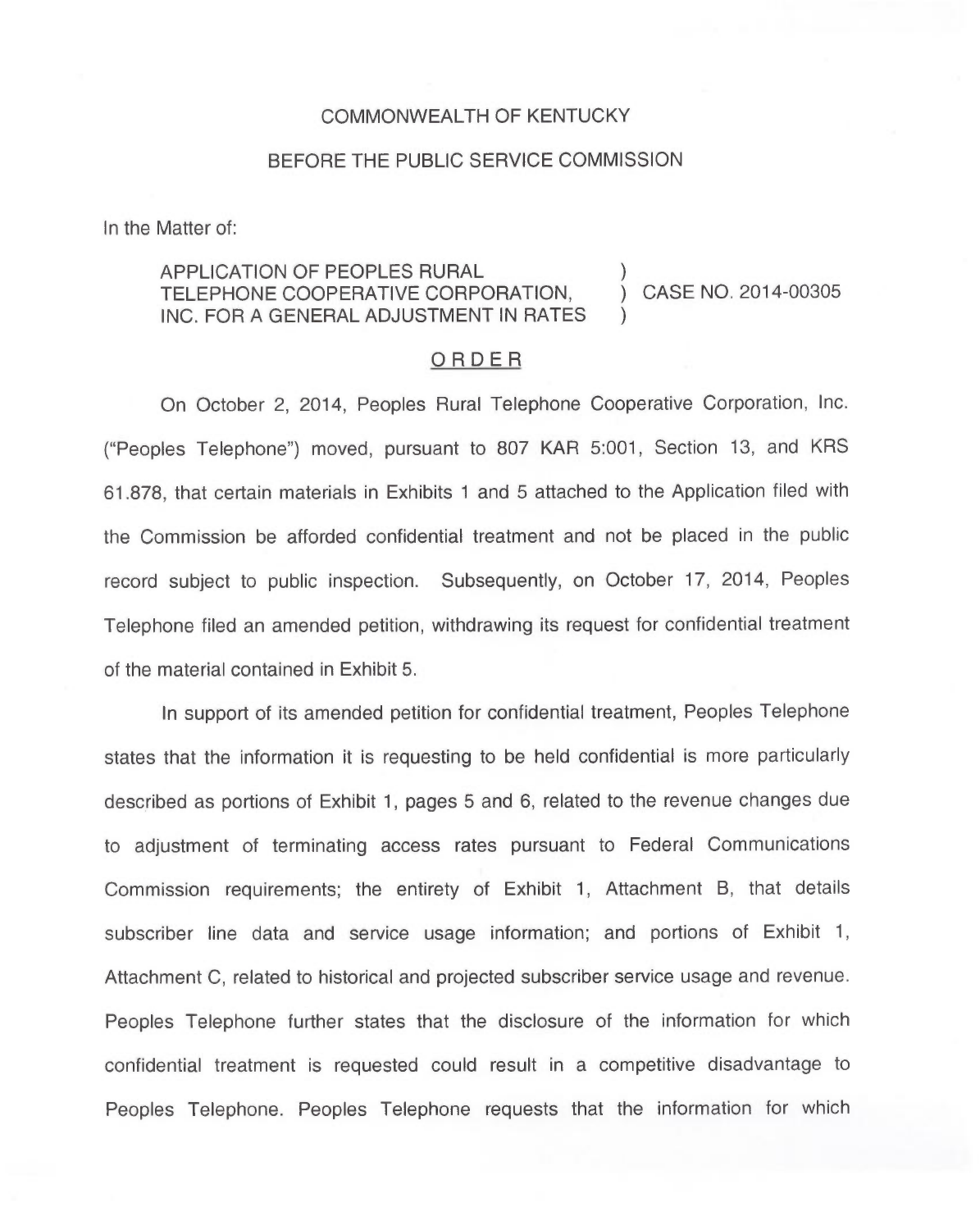confidential treatment is requested remain confidential for a period of five years.

Peoples Telephone further states that information for which it requested confidential treatment was contained in Exhibit 5 to its application filed on October 2, 2014. In a filing contemporaneous with the amended petition on October 17, 2014, Peoples Telephone replaced Exhibit 5 to the application with a replacement exhibit that contains no confidential information. Therefore, Peoples Telephone requests to withdraw its petition for confidential treatment of the original version of Exhibit 5 that was filed on October 2, 2014. Peoples Telephone further requests that the original version of Exhibit 5 filed on October 2, 2014, be destroyed and, in its place, that the Commission substitute the replacement Exhibit 5 filed on Oct. 17, 2014.

Having carefully considered the petition and the materials at issue, the Commission finds that:

1. The materials in Exhibit 1, pages 5 and 6; Exhibit 1, Attachment B; and Exhibit 1, Attachment C, for which Peoples Telephone seeks confidential treatment are records that are generally recognized as confidential or proprietary, and which, if openly disclosed, would permit an unfair commercial advantage to competitors, and therefore meet the criteria for confidential treatment and are exempted from public disclosure pursuant to KRS 61.878(1)(c)(1) and 807 KAR 5:001, Section 13.

2. The materials in Exhibit 1, pages 5 and 6; Exhibit 1, Attachment B; and Exhibit 1, Attachment C, for which Peoples Telephone seeks confidential treatment should not be placed in the public record or made available for public inspection for a period of five years from the date of this Order.

-2- Case No. 2014-00305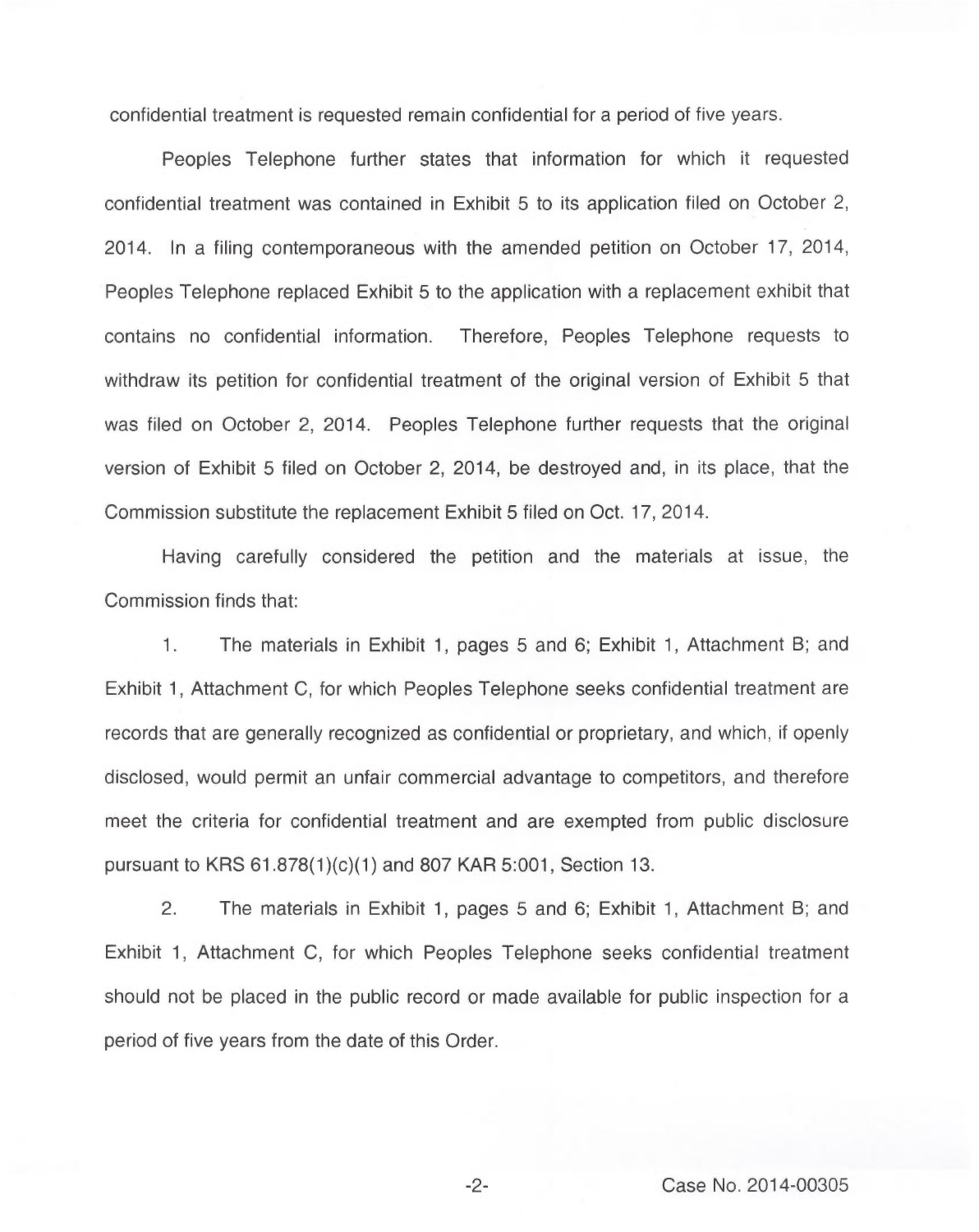3. Peoples Telephone's request to withdraw its petition for confidential treatment for the materials in Exhibit 5 should be granted.

4. The Commission should return the confidential materials contained in the original version of Exhibit 5 to Peoples Telephone.

5. The original version of Exhibit 5 filed on October 2, 2014, should be replaced with the replacement Exhibit 5 filed on October 17, 2014.

IT IS THEREFORE ORDERED that:

 $1.$ Peoples Telephone's amended motion for confidential protection is granted under the exemption of KRS 61.878(1)(c)(1).

2. Peoples Telephone's motion for confidential protection for materials contained in Exhibit 1, pages 5 and 6; Exhibit 1, Attachment B; and Exhibit 1, Attachment C is granted.

3. Peoples Telephone's motion to withdraw its request for confidential treatment of the original version of Exhibit 5 is granted.

4. Peoples Telephone's Exhibit 5 to the application, filed on October 2, 2014, is substituted with the replacement Exhibit 5, filed on October 17, 2014.

5. Peoples Telephone's Exhibit 5 that was filed on October 2, 2014, shall be returned to Movant.

6. The materials for which Peoples Telephone seeks confidential treatment in Exhibit 1, pages 5 and 6; Exhibit 1, Attachment B; and Exhibit 1, Attachment C, shall not be placed in the public record or made available for public inspection for a period of five years from the date of this Order, or until further Orders of this Commission. At the end of this period, the material shall be placed in the public record. Peoples Telephone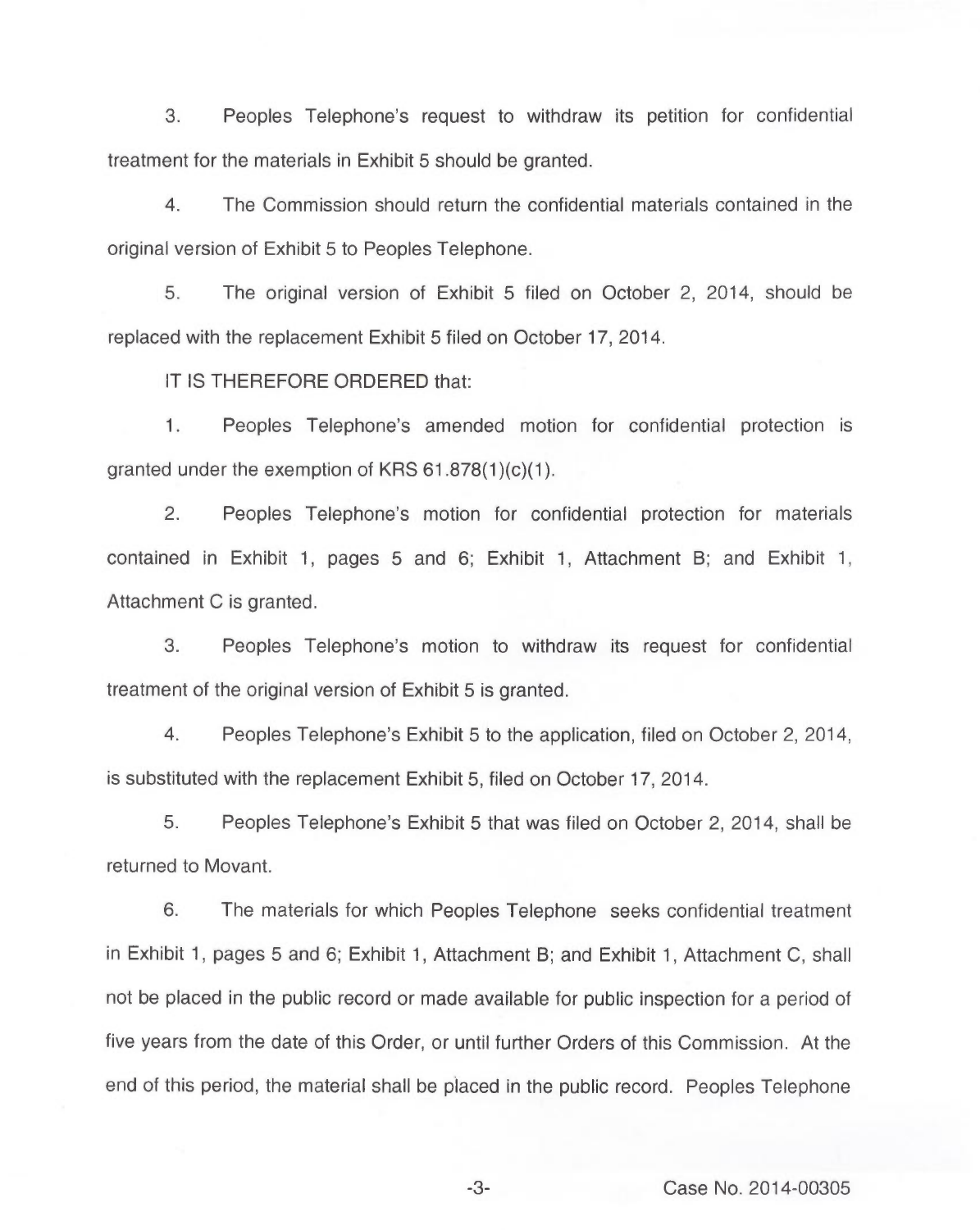may request that the materials continue to be treated as confidential, but must demonstrate that the materials still fall within the exclusions established in KRS 61.878.

7. If Peoples Telephone objects to the time limits that the Commission has placed on the confidential treatment for the materials in question, it must seek either rehearing pursuant to KRS 278.400 or judicial review of this Order pursuant to KRS 278.410. Failure to exercise either of these statutory rights will be deemed as agreement with the Commission's determination of the period for which the material is afforded confidential treatment and will require Peoples Telephone to demonstrate a change in circumstances in any subsequent motion for continued confidential treatment of the materials in question after the end of the period set forth in ordering paragraph 6.

8. Use of the materials in question in any proceeding shall be in compliance with 807 KAR 5:001, Section 13(9).

9. Peoples Telephone shall inform the Commission if the materials in question become publicly available or no longer qualify for confidential treatment.

10. If a non-party to this proceeding requests to inspect materials granted confidential treatment by this Order and the period during which the materials have been granted confidential treatment has not run, Peoples Telephone shall have 20 days from receipt of written notice of the request to demonstrate that the materials still fall within the exclusions from disclosure requirements established in KRS 61.878. If Peoples Telephone is unable to make such demonstration, the requested materials shall be made available for inspection.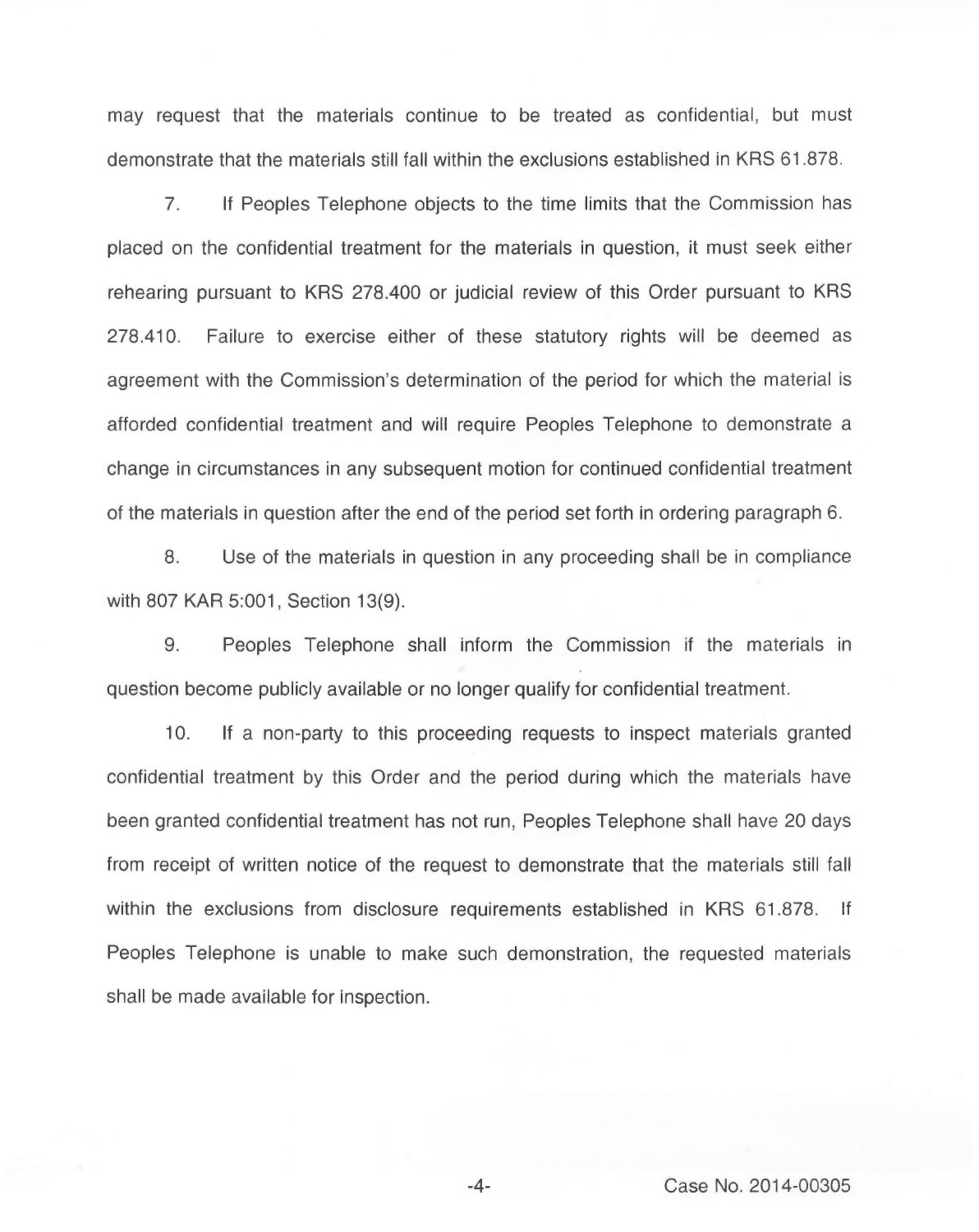By the Commission

| ENTERED                                             |
|-----------------------------------------------------|
| <b>JAN 12 2015</b>                                  |
| <b>KENTUCKY PUBLIC</b><br><b>SERVICE COMMISSION</b> |

**ATTEST** Executive Director

Case No. 2014-00305